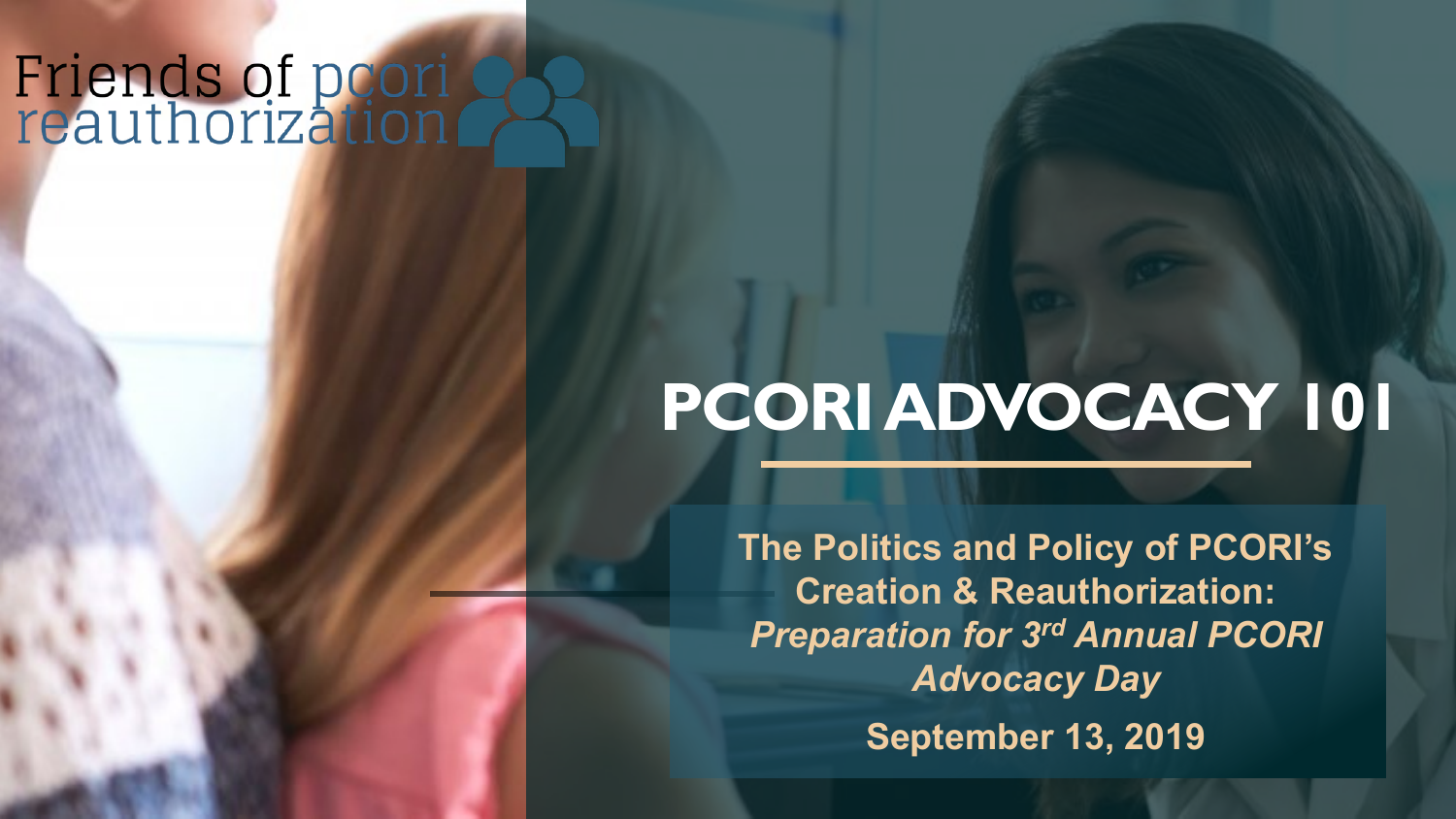#### **BEFORE PCORI**

- Several bills funding comparative effectiveness research (CER) were introduced in 2007.
- The Partnership to Improve Patient Care (PIPC) was organized as a coalition led by Tony Coelho in late 2008 to support these efforts.
	- Former Democratic Member of Congress, Whip, patient with epilepsy, author of the Americans with Disabilities Act



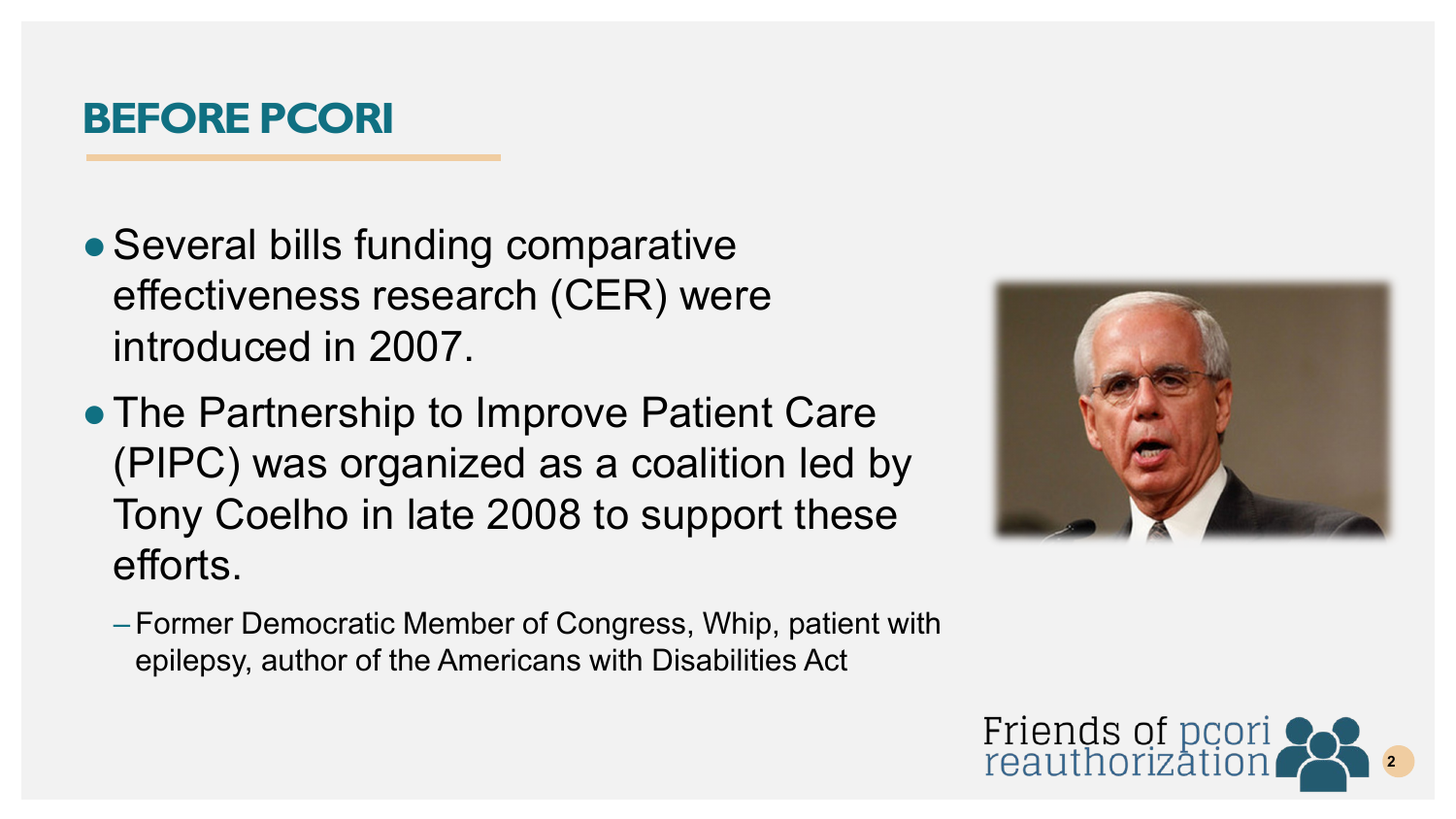#### **RECOGNIZING THE NEED FOR CER**

- The American Recovery and Reinvestment Act of 2009 (ARRA) provided \$1.1 billion for major expansion of CER.
- ARRA called on the Institute of Medicine to recommend a list of priority topics to be the initial focus of a new national investment in CER.

*"The list provides a starting point for what the report says should be a sustained effort to conduct comparative effectiveness research. As this research initiative progresses, the priorities will evolve as well."*

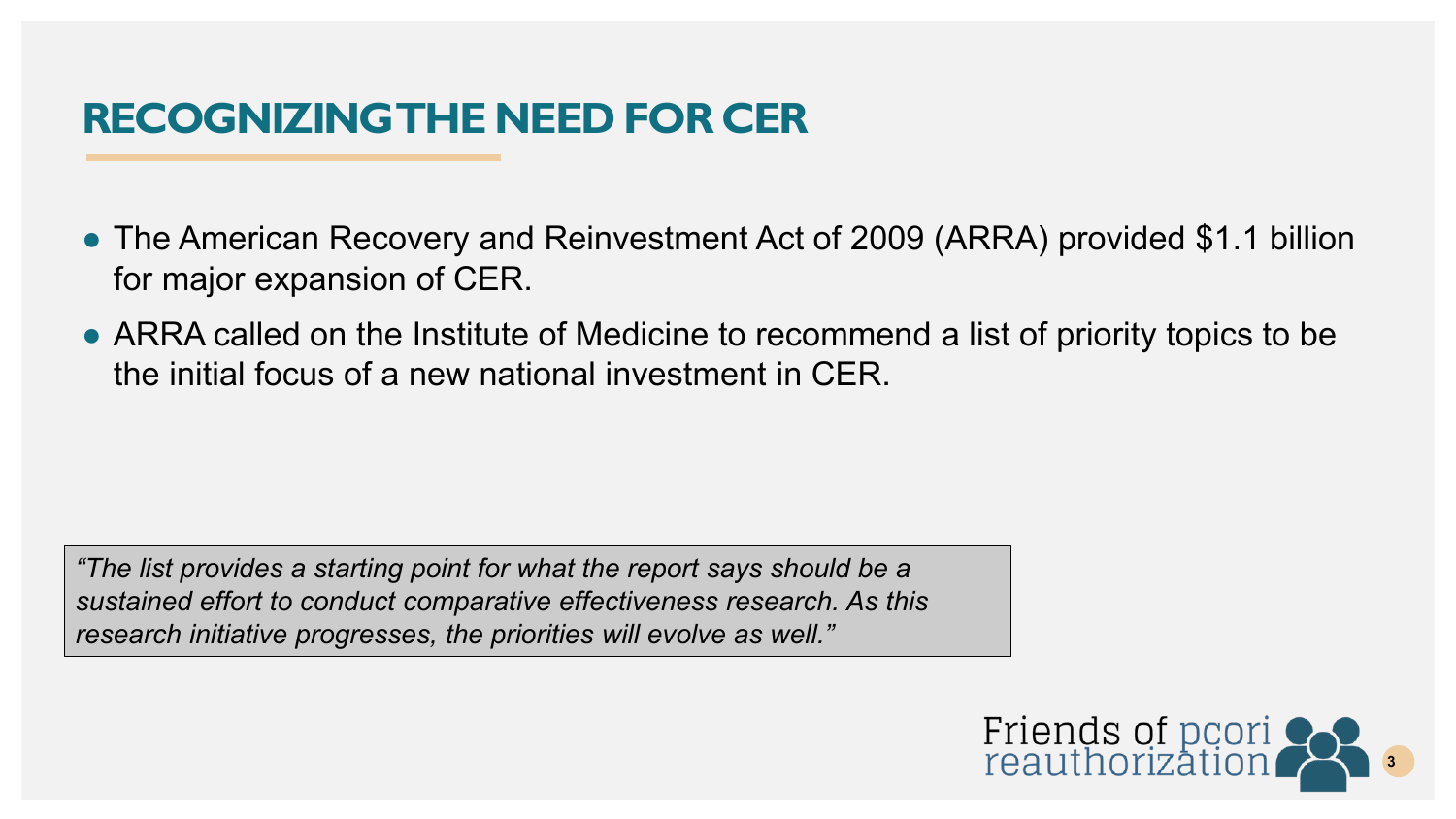## **OVERCOMING THE POLITICS: THE RIGHT**

- A few Republicans warned that there's little to stop the federal government from using CER results to average which medications or treatments achieve similar results for less cost.
- When that happens, according to Sen. Pat Roberts (R-KS), it won't be long before Medicare starts rationing care.



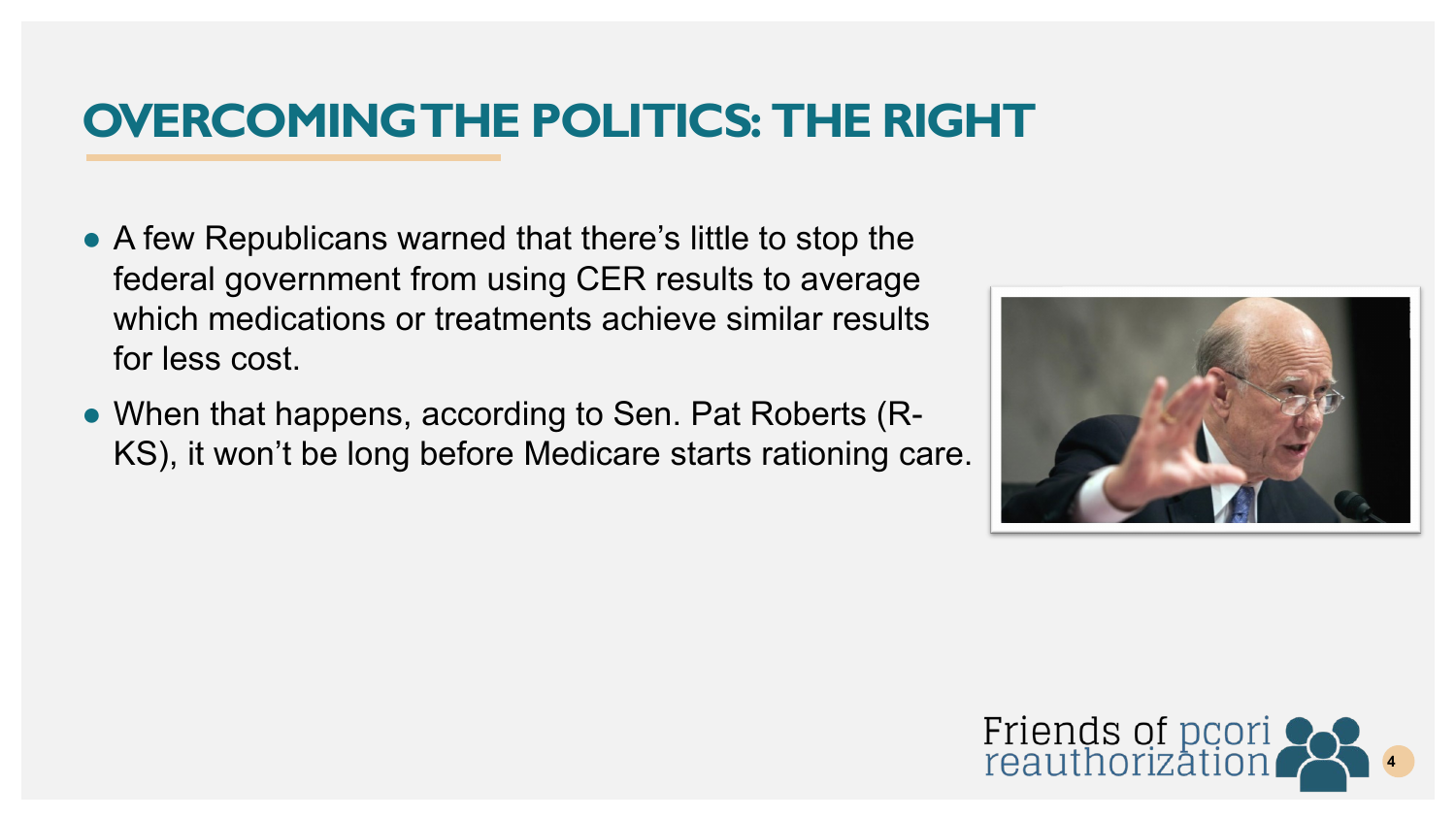## **OVERCOMING THE POLITICS: THE LEFT**

- Establish within AHRQ a Center for Comparative Effectiveness (not independent).
- Allow for cost comparisons.
- Allow for use of cost effectiveness data to be used for coverage decisions.



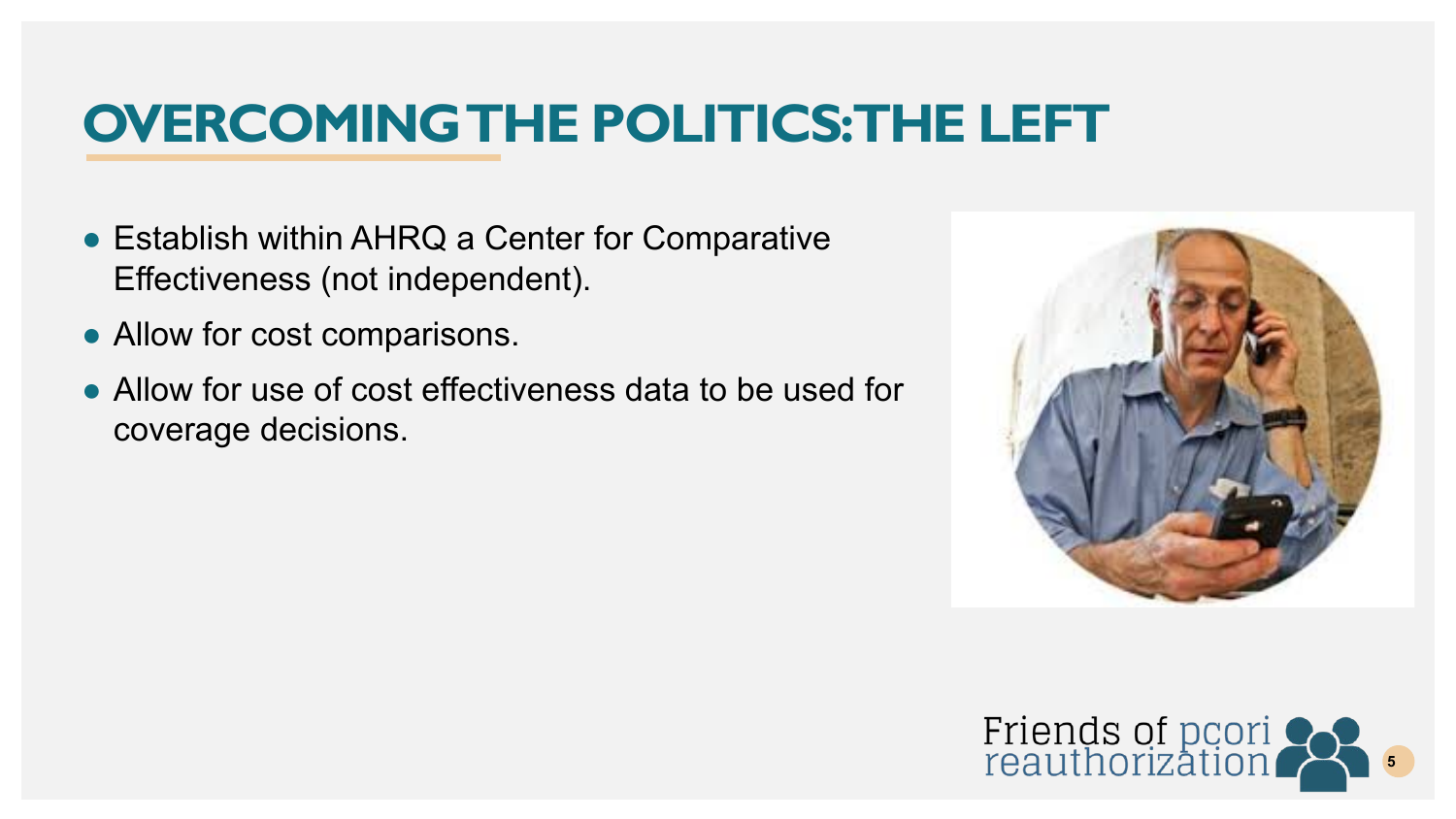## **HOW PCORI BECAME PATIENT-CENTERED**

- Senator Max Baucus (D-MT) and Senator Kent Conrad (D-ND) introduced the Comparative Effectiveness Research Act in 2008, which evolved into the Patient-Centered Outcomes Research Act of 2009.
- Passed as part of the Affordable Care Act (ACA) as compromise between right and left.

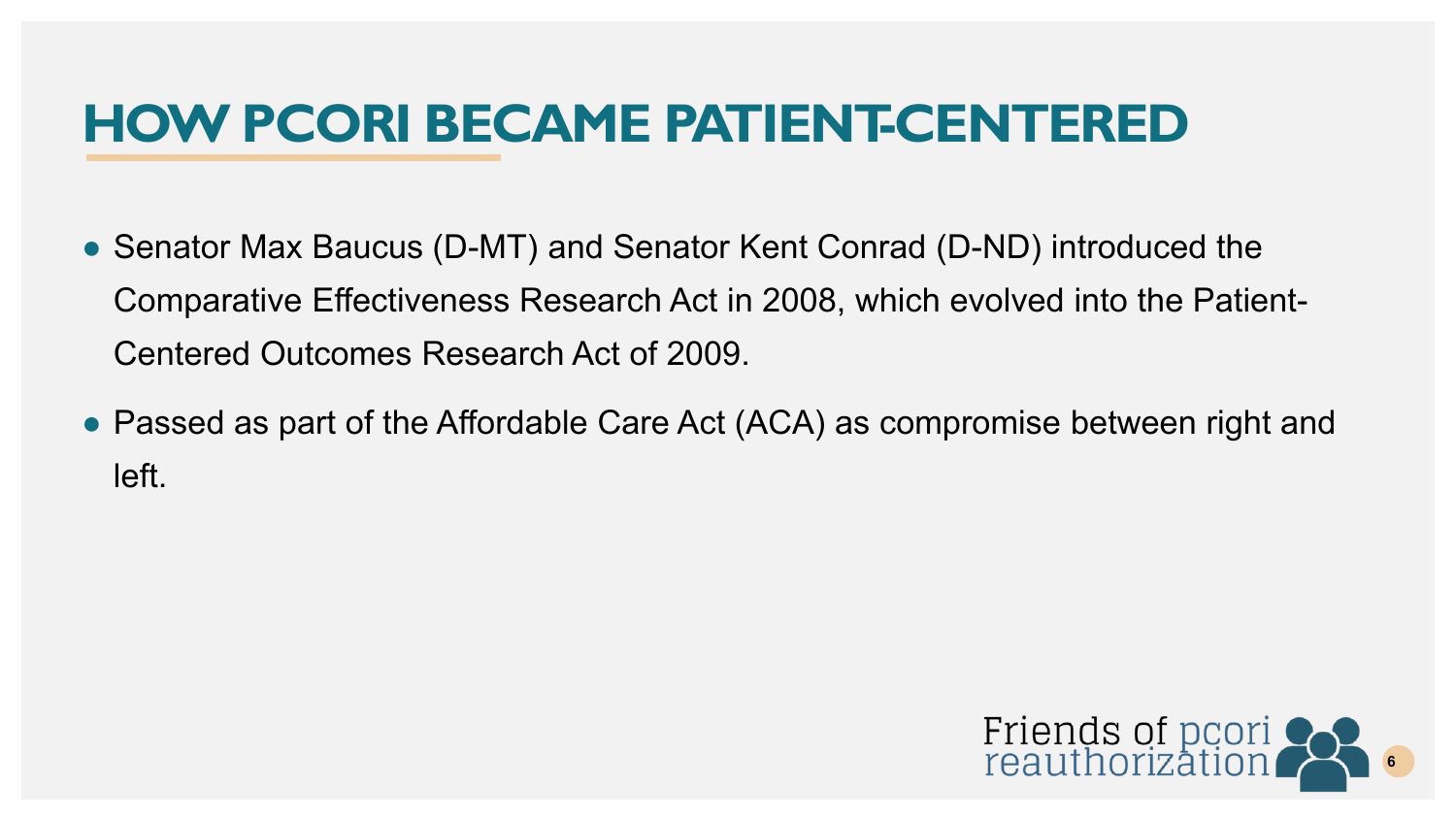#### **KEY PATIENT PROTECTIONS IN PCORI STATUTE**

- Defined CER as comparative clinical effectiveness research;
- Precluded PCORI's research as the sole source of a Medicare coverage decision;
- Banned use of QALY measures by PCORI and in Medicare;
- Made PCORI an independent institute
- Gave 2 seats to patients and 1 to consumer on Board of Governors;
- Patient "needs, outcomes and preferences" and subpopulations to be studied;
- Support for patient and consumer representatives;
- Authority for advisory panels.

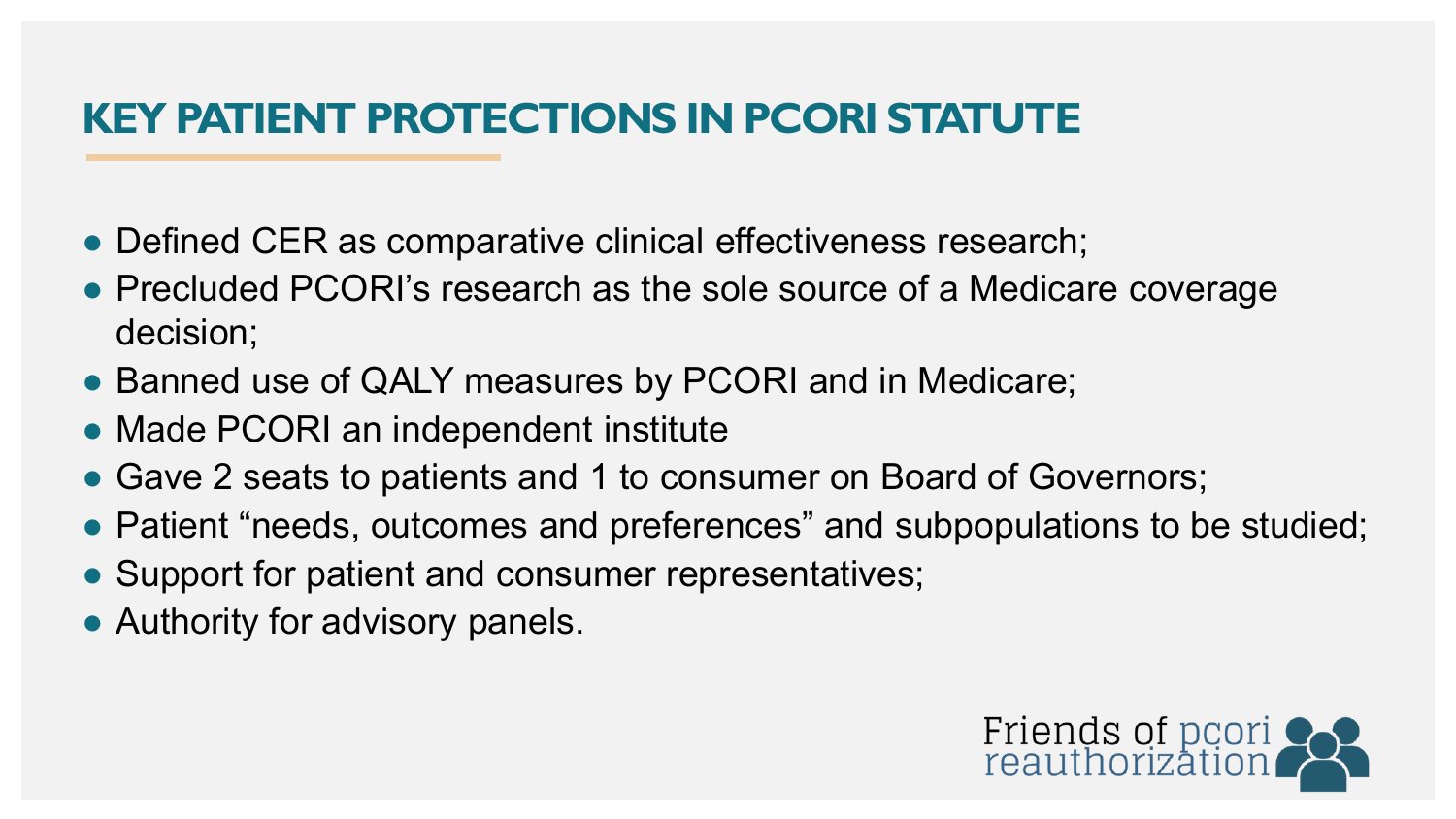## **KEEPING DISTANCE FROM REPEAL EFFORTS**

- Since 2010, PCORI advocates have worked closely with Congressional allies.
	- Over the years, a House and Senate Republican have unsuccessfully introduced amendments to eliminate PCORI;
- Yet, PCORI was never included in prior reconciliation packages to repeal the ACA.
- PCORI is facing Congressional oversight and heightened scrutiny as part of the reauthorization process because it expires this year.

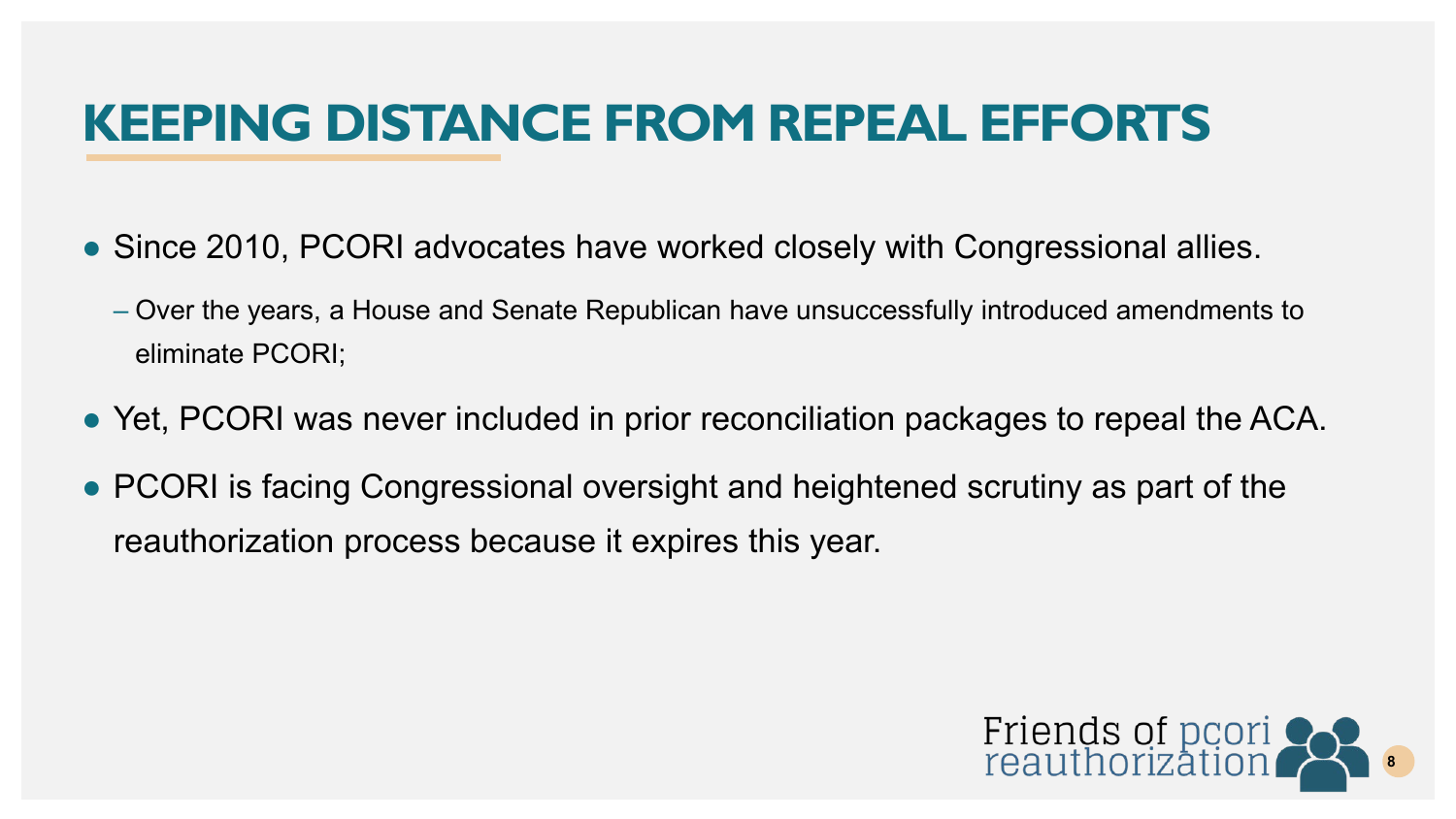## **KEEPING PCORI BIPARTISAN**

- PCORI is also supported by Dr. Phil Gingrey, former Republican Congressman and founder of the Congressional Doctors Caucus
	- Gingrey concludes that "to support CER is to support patient-centered care and the advancement of physician knowledge in a way that promotes good practice and allows flexibility, patient preference, and the leveraging of physician experience and instinct. That is a winning combination I would prescribe."

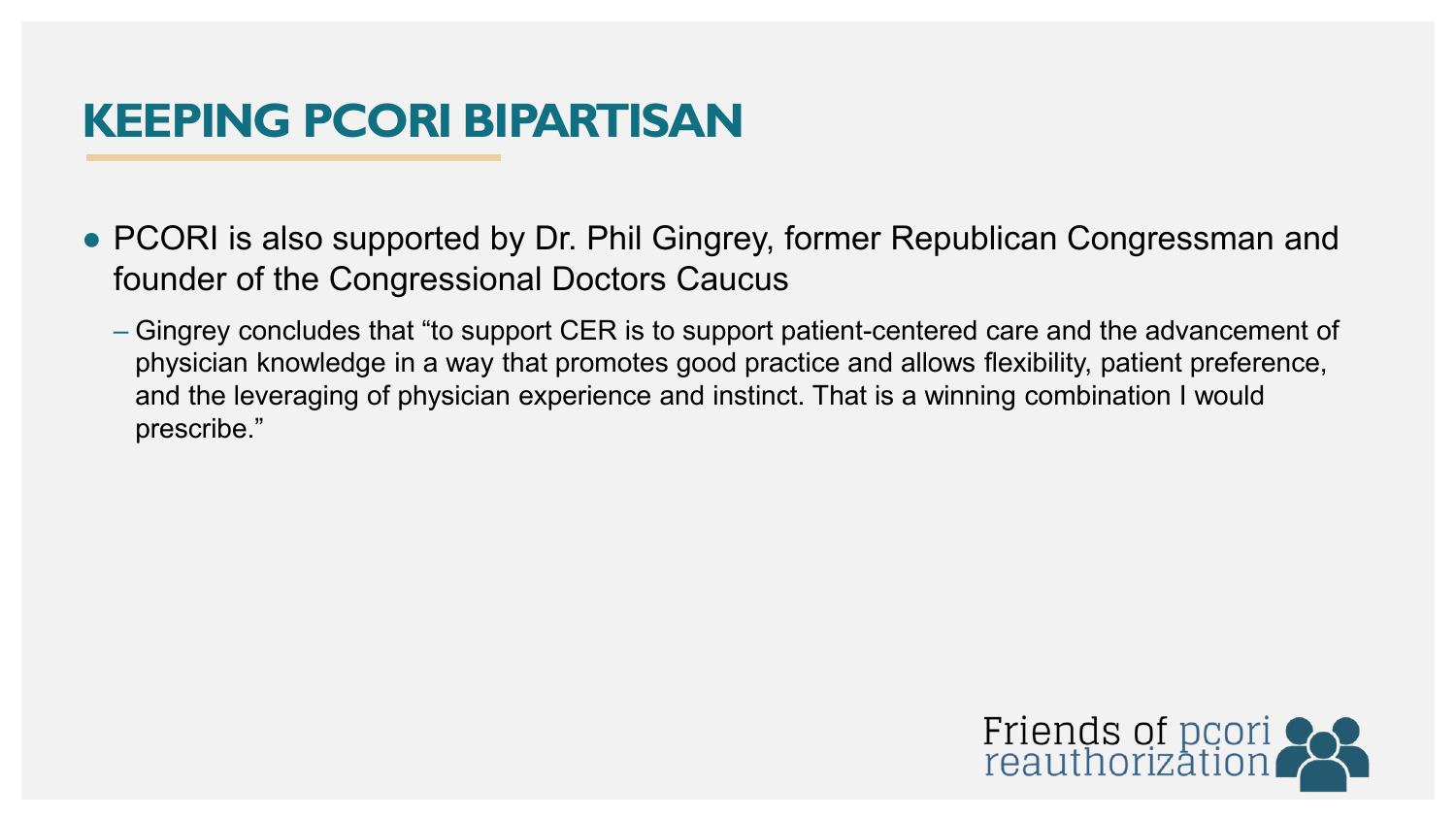## **FRIENDS OF PCORI REAUTHORIZATION**

- Co-chaired by PIPC Chairman Tony Coelho (D) and former Congressman Dr. Phil Gingrey (R)
- Purpose to convene a bipartisan, large and growing group of patient/family caregiver, provider, employers/payers, industry, and research stakeholders that have an interest in supporting reauthorization of PCORI in 2019
- 177 Member Organizations
- Letter signed by nearly 170 organizations to House and Senate leaders supporting PCORI reauthorization
	- Reauthorize PCORI and its current funding mechanism for at least an additional 10 years.
	- Ensure PCORI stays true to its mission of patient-centered research by maintaining its mandate to conduct comparative clinical effectiveness research.
- Resources available online for advocates
- Learn more and join at www.reauthorizePCORI.org!

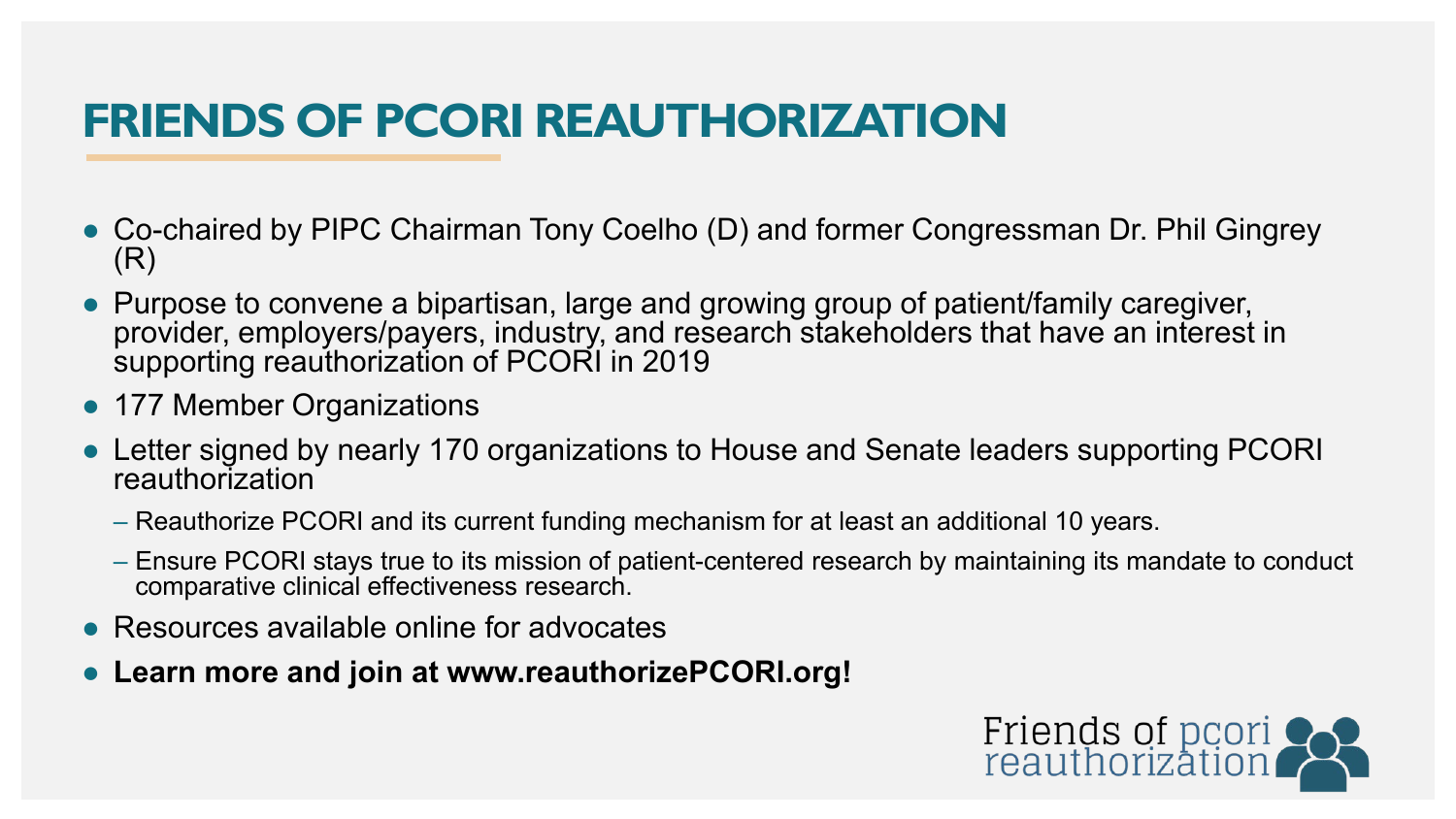## **PCORI REAUTHORIZATION 2019**

- Expected to be part of a "health extenders" package including other programs that also require reauthorization
- Senators Cassidy (R-LA), Capito (R-WV), Warner (D-VA) and Van Hollen (D-MD) are leading PCORI reauthorization efforts in Senate
	- Discussion Draft expected soon
- On July 17, Congresswoman Degette (D-CO) led committee mark-up of House E&C bill H.R. [2328, the "Community Health Investment, Modernization, and Excellence Act"](https://energycommerce.house.gov/sites/democrats.energycommerce.house.gov/files/documents/h2328-ec-fc-ans_01_xml_0.pdf)
	- 3 year reauthorization
- On June 26, Congressman Beyer (D-VA) led mark-up of House W&M bill, H.R. 3439, The [Protecting Access to Information for Effective and Necessary Treatment \(PATIENT\) Act of 2019](https://waysandmeans.house.gov/sites/democrats.waysandmeans.house.gov/files/documents/AINS%20to%20PCORI.pdf)
	- 7 year reauthorization;
	- minor changes to PCORI's national research priorities to include substance use, mental health, and maternal morbidity and mortality.

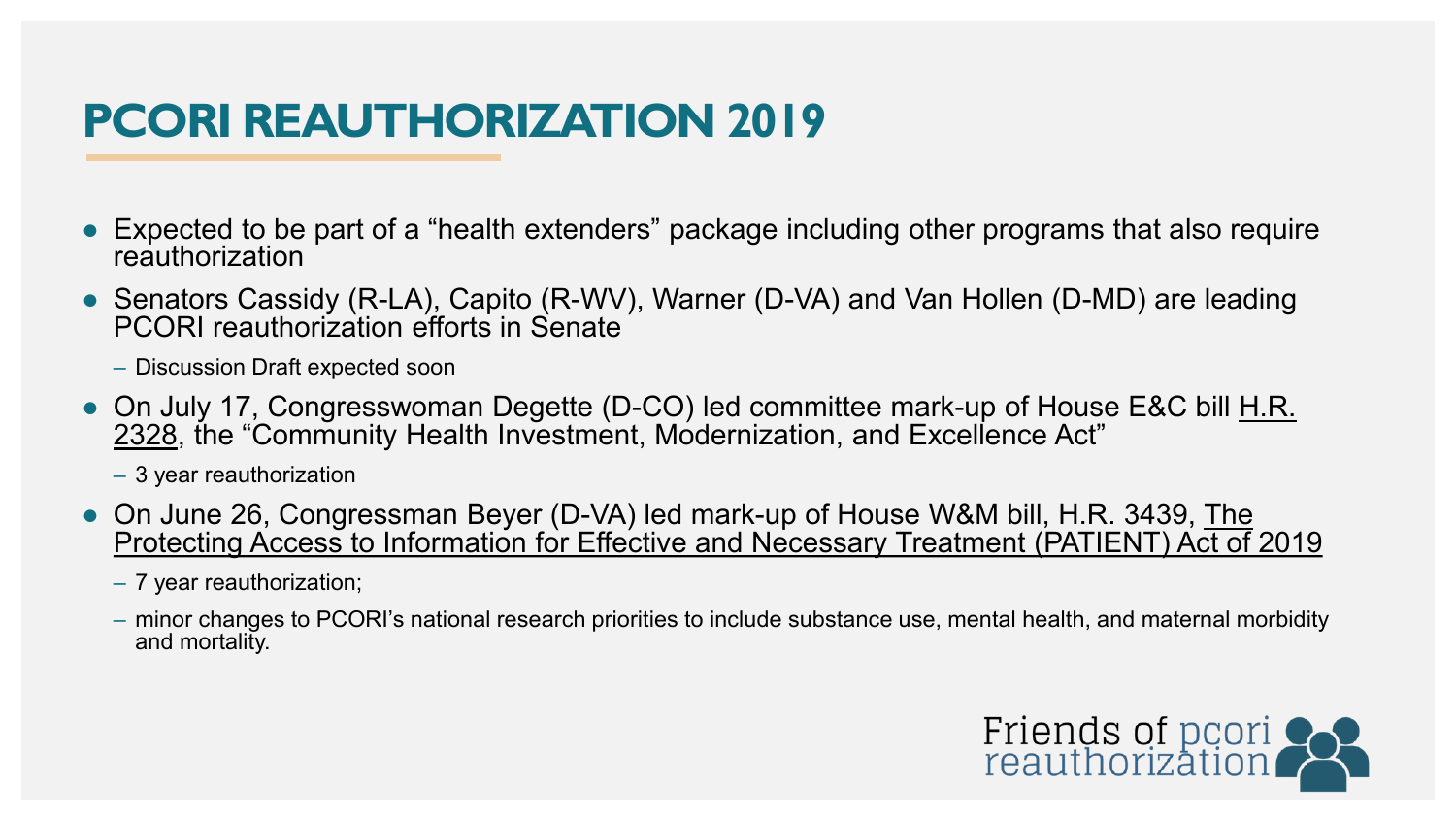### **KEY ISSUES**

- Representation on Board of Governors
- **Length of reauthorization**
- Funding Sources
- Comparative clinical effectiveness research versus cost effectiveness analysis
- Prioritization of high cost treatments
- Dissemination and use of evidence

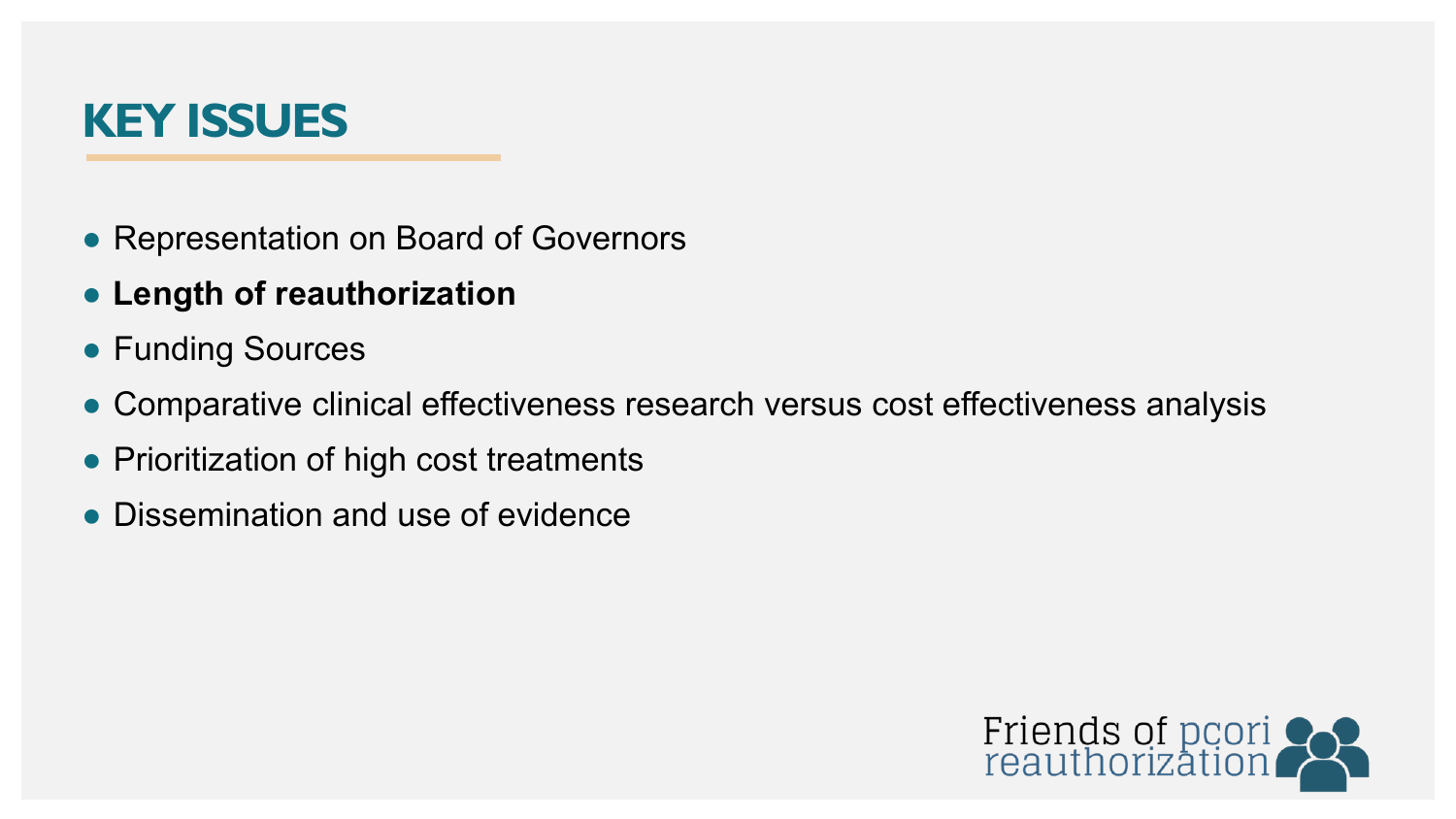#### **HOW PCORI SUPPORTS IMPROVED HEALTH DECISIONS**

- PCORI-funded research provides subpopulation-level information that can improve individual health decisions;
- Patients view PCORI-funded research as credible, and therefore reliable;
- PCORI's Evidence Synthesis Initiative and dissemination strategies will ensure patients and providers can access information on treatment options and their value based on personal characteristics, needs and preferences;
- PCORI's work gives us information (including PCOR) to incorporate in decision aids, shared decision-making tools, value assessments, etc.;
- PCORI promotes personalized health care, not one-size-fits-all health care;
- PCORI identifies and measures outcomes that matter to patients;
- PCORI research provides information on differences in treatment outcomes by subpopulations and individual characteristics.



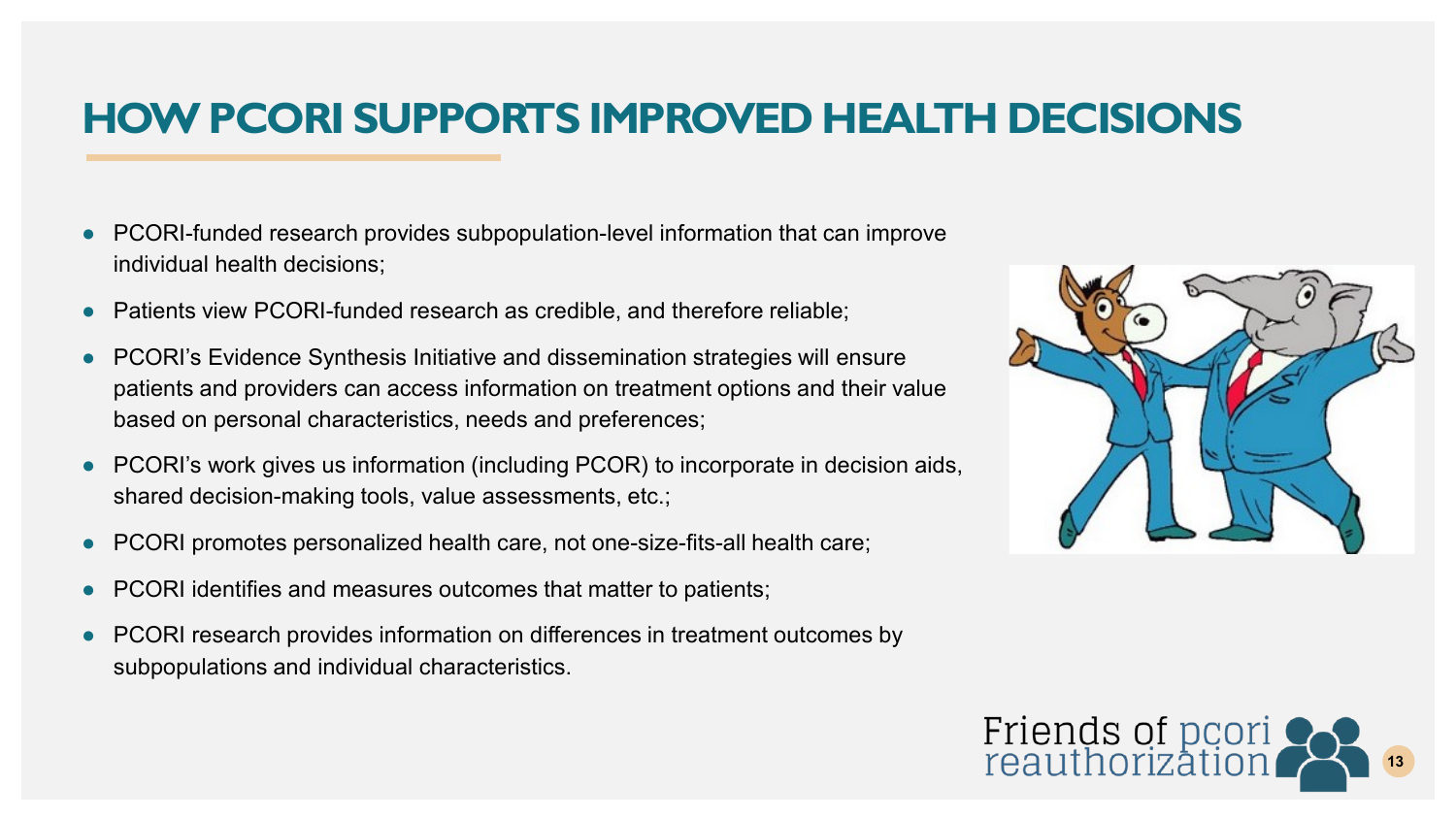## **PATIENTS AS ADVOCATES**

- PCORI's #1 constituency is patients.
- Patients are also constituents for every Member of Congress.
- If patients see PCORI as valuable to their health care decision-making, policymakers will listen.
- Connect the dots on how PCORI's work drives care that patients value!



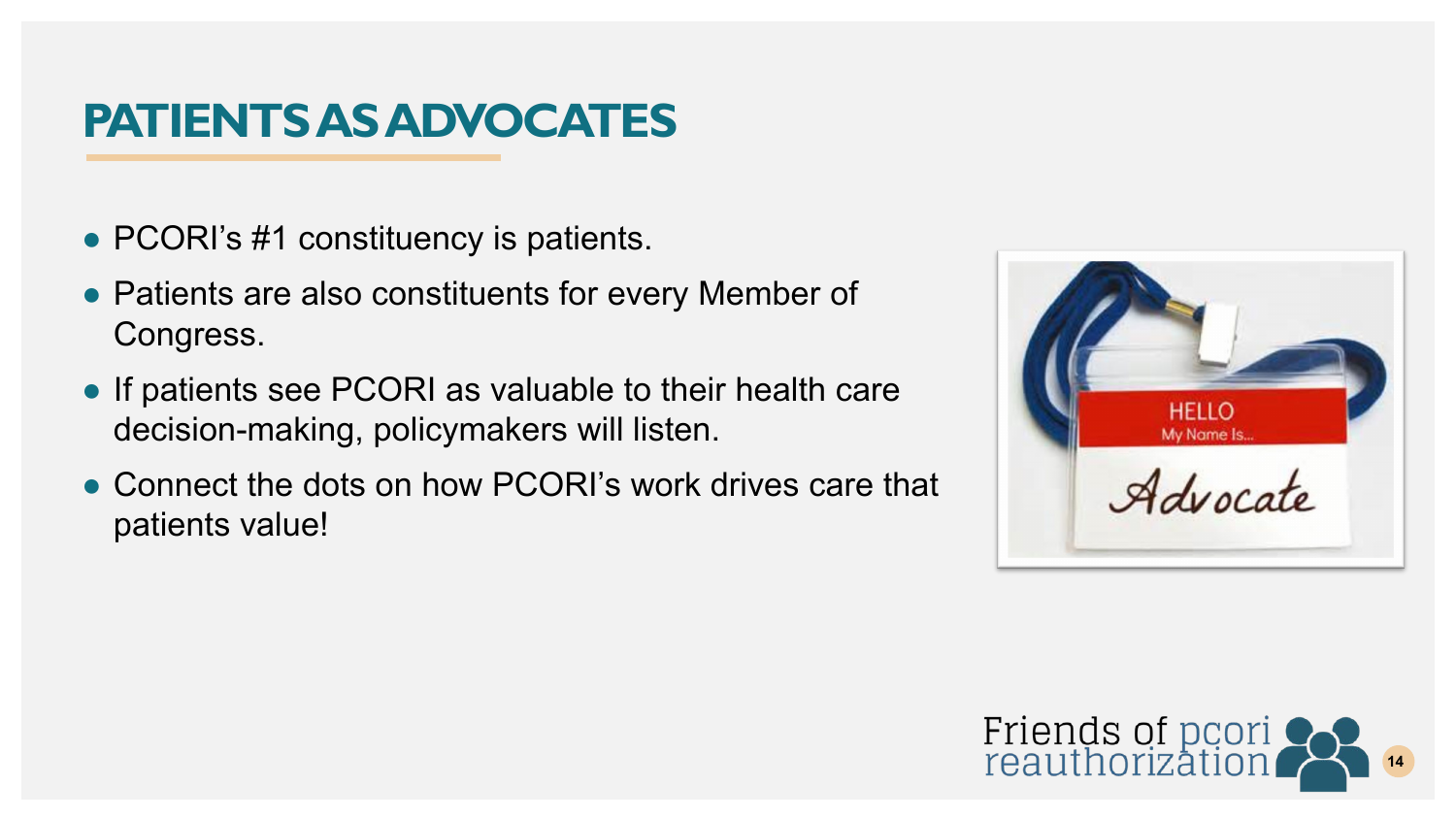#### **TACTICS TO REACH POLICYMAKERS**

- Coming to D.C.? Meet your Member of Congress or staff.
- Not in the Capitol? Brief your Member of Congress or staff in the local office.
- Write a letter to your Member of Congress explaining the personal value of PCORIfunded research.
- Reach out to your team to also write letters.
- $\bullet$  Educate others about PCORI make them ambassadors!
- Stay in touch: https://reauthorizepcori.org/resources/



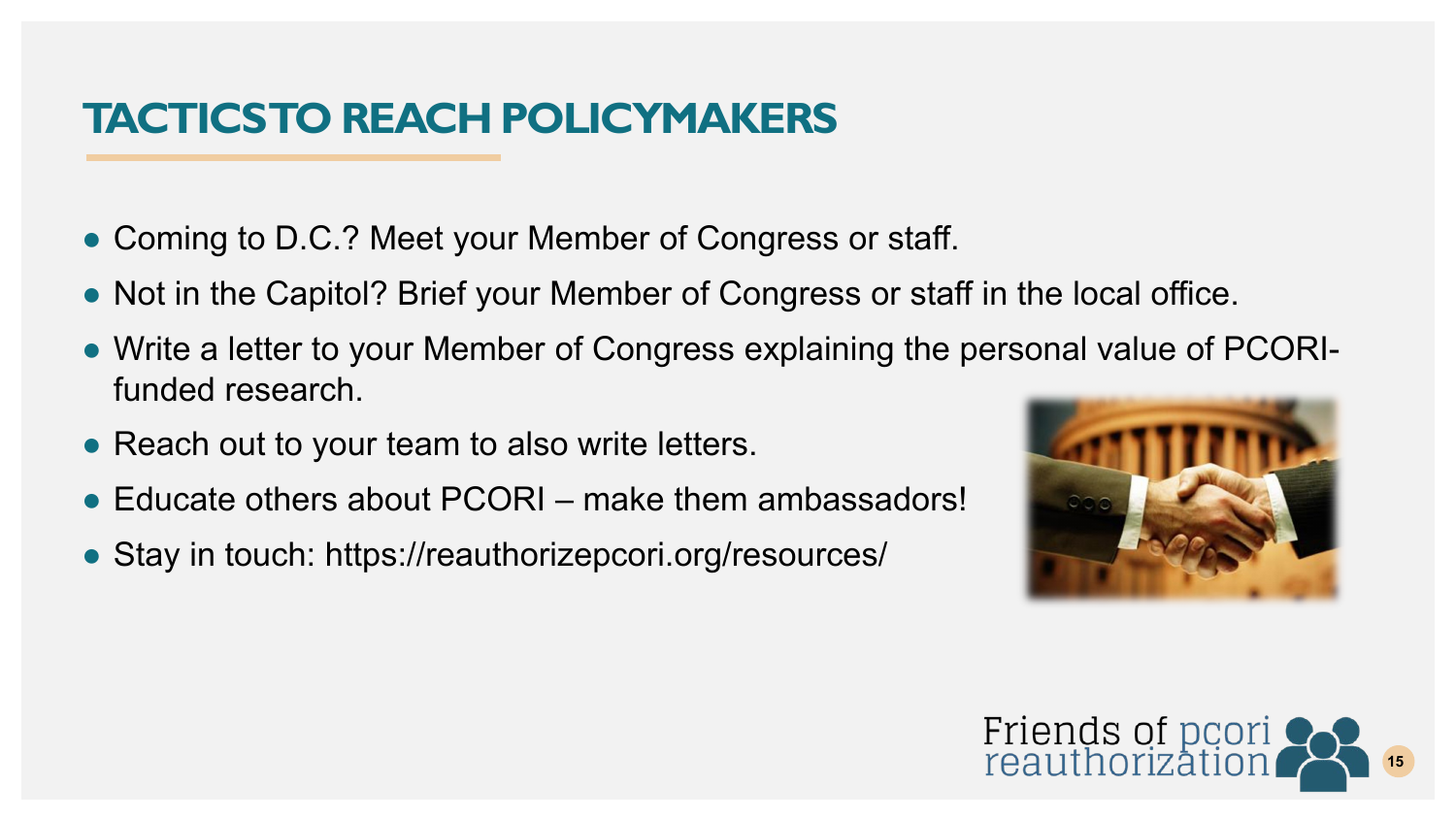## **LOGISTICS FOR SEPTEMBER 18**

- 8:00am-10:00am Breakfast, pick up materials, ask questions
	- –SVC-208 in the Capitol Visitor Center (Senate side)
		- Enter from 1<sup>st</sup> Street by Capitol
		- Head downstairs to lower level
		- Follow signs to Senate appointment desk
	- Meet your Friends of PCORI rep that will help you navigate Capitol Hill.
- 9:00am-12:30pm: Capitol Hill meetings!
	- You may need to cab between House and Senate (save receipts if need reimbursement)
	- Please advise if you need a wheelchair accessible vehicle!
- Note that transportation is NOT provided from hotel to Capitol Hill.
	- Cab, Uber, Lyft or metro to Capitol South

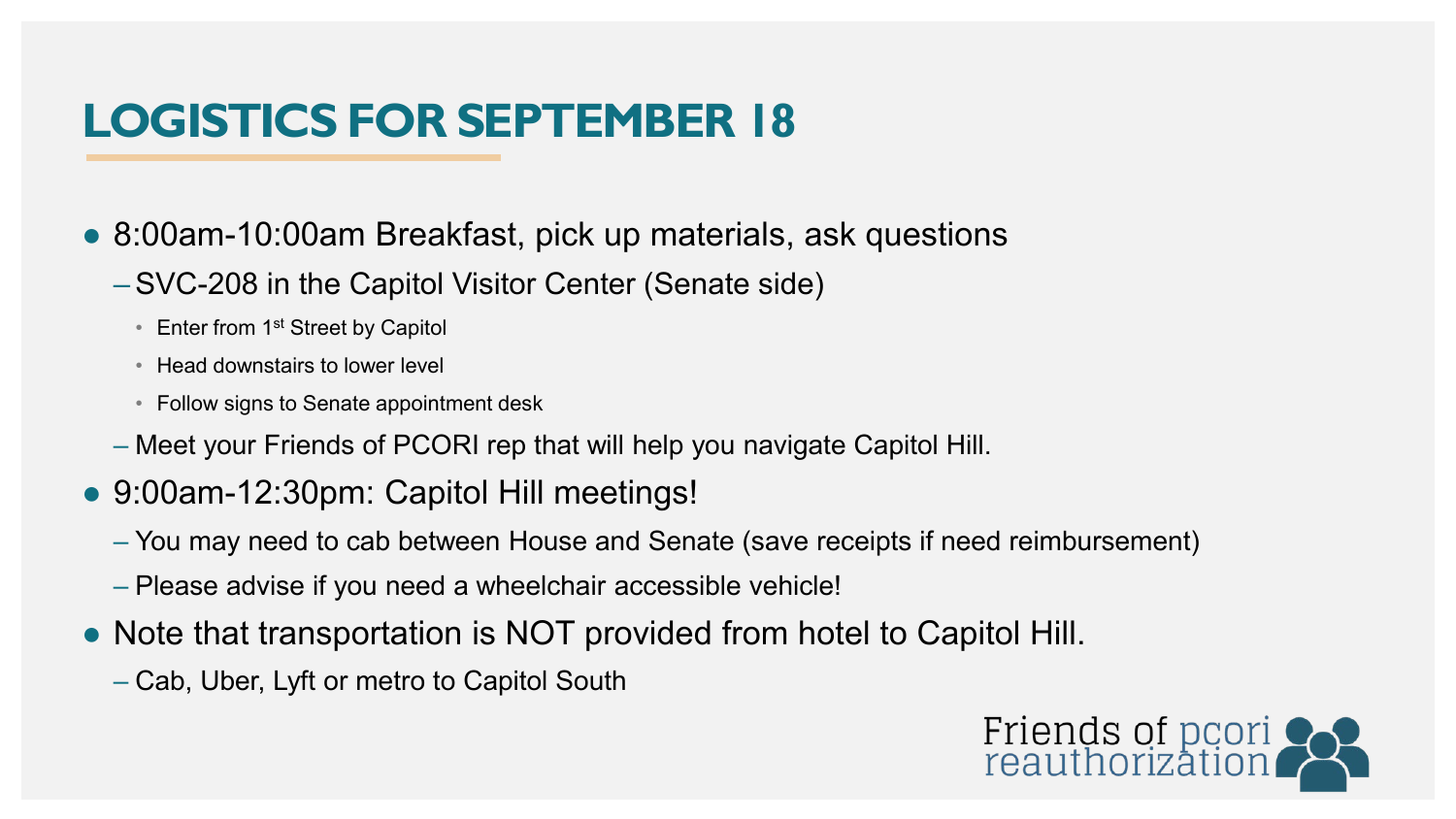

#### Friends of pcori<br>reauthorization 17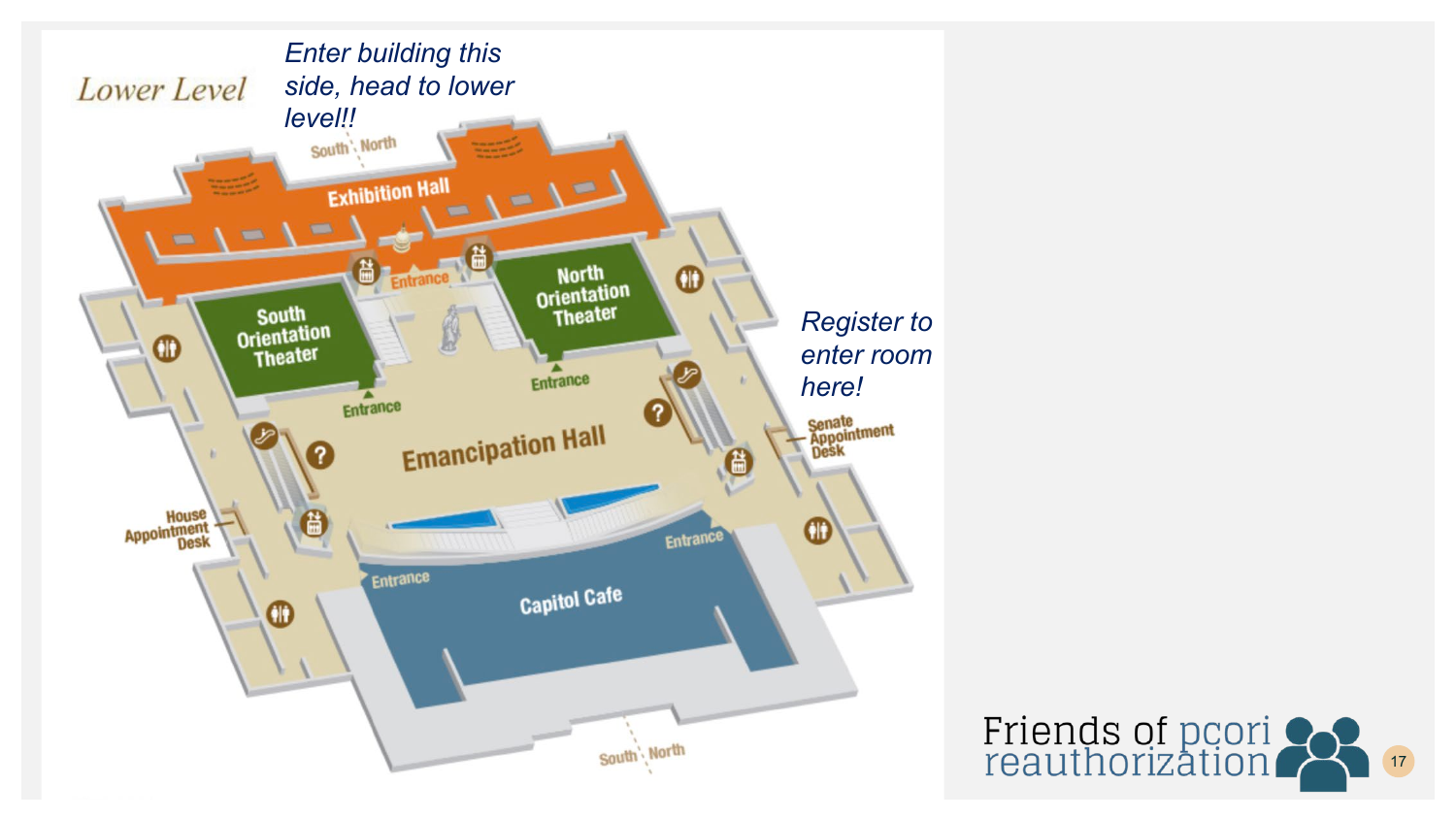## **WHAT TO EXPECT**

- You will have a folder to hand out at each meeting, with state-specific information
- You will likely meet staff, not Members
	- Remember that staff are often young and grow into more senior positions.
- Meetings will be around 20 minutes
	- Staff take meetings every half hour with constituents
- Arrive early when you can!
	- If meetings are tightly scheduled, arrive early, end early
- Being a few minutes late happens, albeit not preferred
	- Don't stress if you are 5-10 minutes late, but do your best to be on time
- Be succinct in telling your story to keep meetings on time

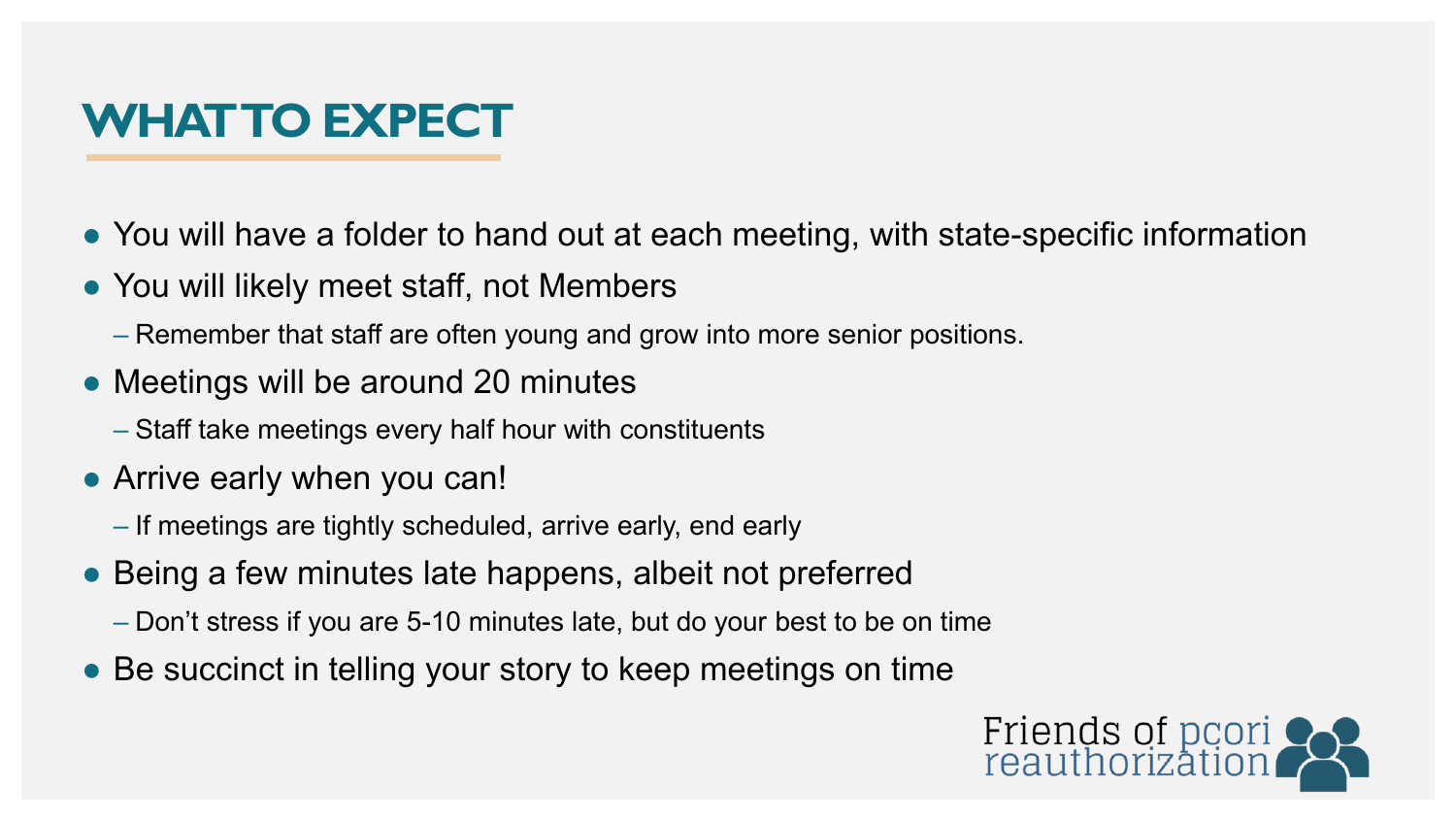#### **KEY MESSAGES FOR ADVOCACY DAY**

#### ● Provide brief PCORI background

- Created in 2010 as an independent research institute conducting comparative clinical effectiveness research.
	- Comparting the effectiveness of treatments based on patient needs, outcomes and preferences
- Distinguished by requirement for patient engagement
	- Patients inform the topic
	- Patients inform the research design to measure impact of treatments on outcomes that matter to patients
	- Patients inform the dissemination to reflect how patients make decisions
- Describe your engagement with PCORI
	- How has patient engagement improved the research?
	- Reference state-specific fact sheets
- PCORI is changing the culture of research to value patient voices
	- Largest funder of CER with requirements for patient engagement that drive culture change
- Ask for **bipartisan** support for PCORI Reauthorization in 2019
	- Expires September 30, 2019

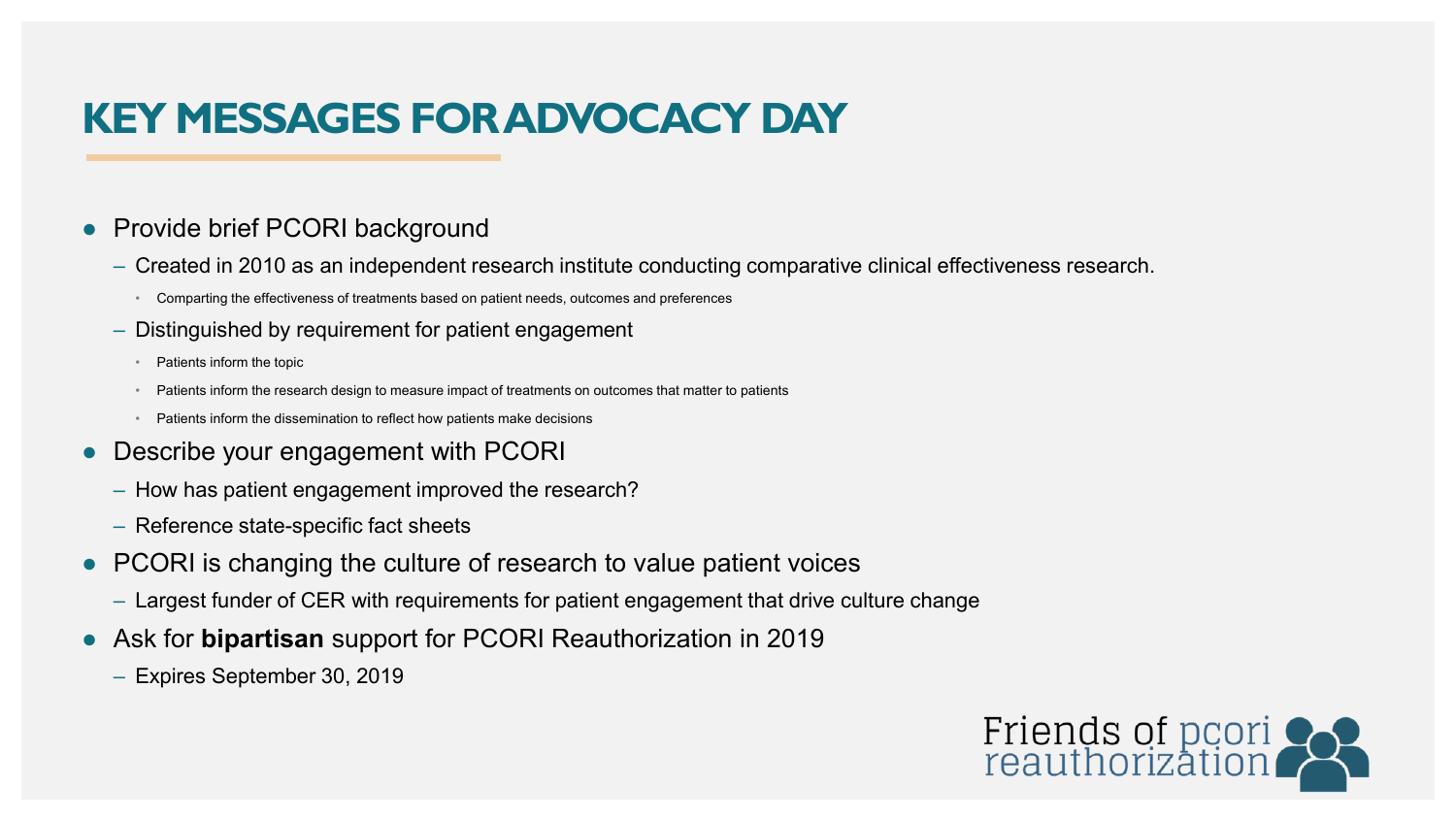## **DRIVE AWARENESS!**

#Patients4PCORI

- Offices on Capitol Hill are active on platforms including Twitter and Facebook, which they use to promote the issues and happenings of the Member of Congress.
- Media outlets avidly monitor social media to see what's happening on Capitol Hill, as well as what issues are being discussed.
- Sample tweet: "Great meeting with  $@$ SenatorJohnDoe to discuss the future of patient-centered research! #Patients4PCORI
- Tweets that include photos are more likely to be noticed take photos!

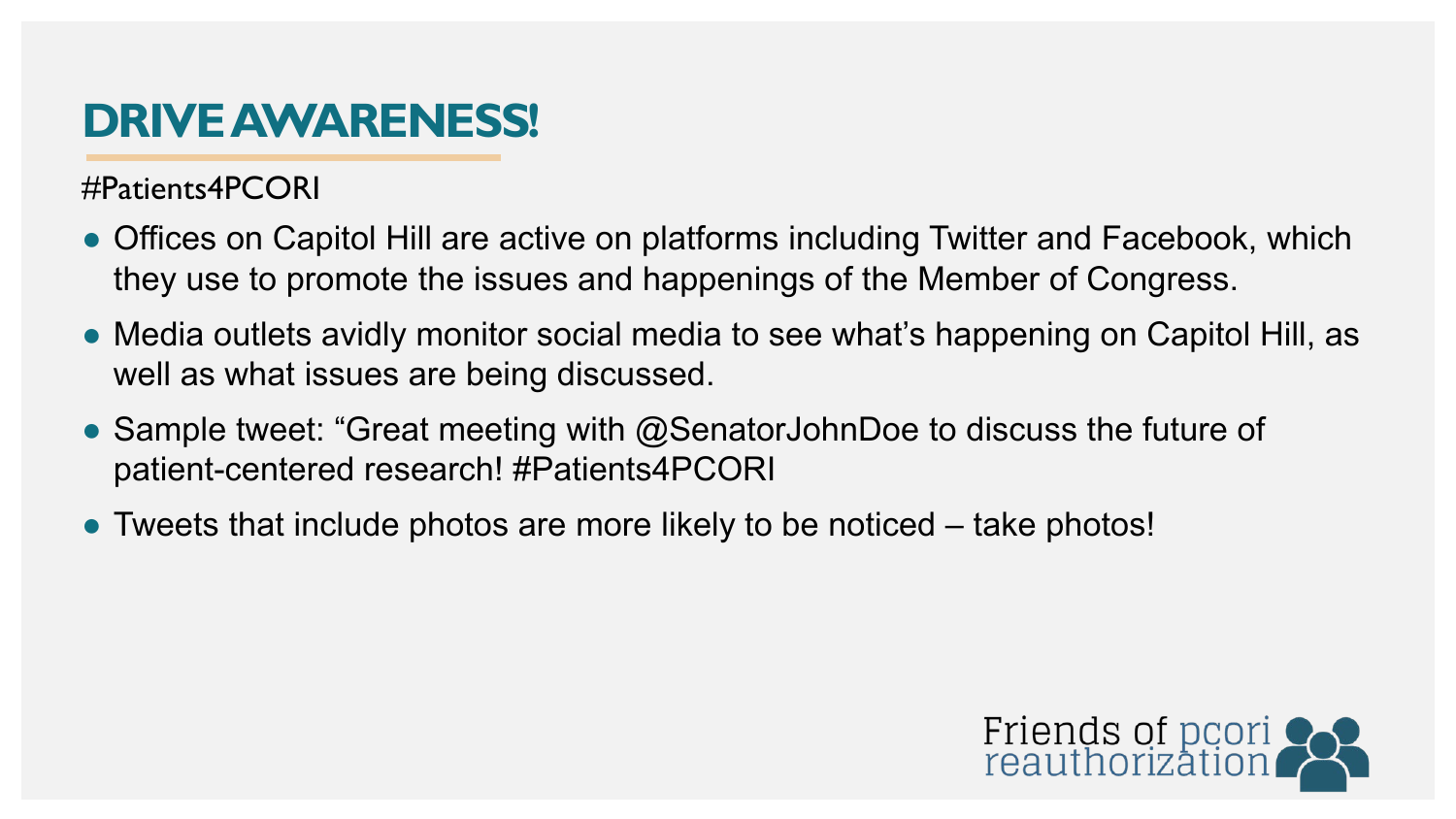## **QUESTIONS AND ANSWERS**

Send comments and suggestions to: [thayer@pipcpatients.org](mailto:thayer@pipcpatients.org)

Learn More: [www.PIPCpatients.org.](http://www.pipcpatients.org/)